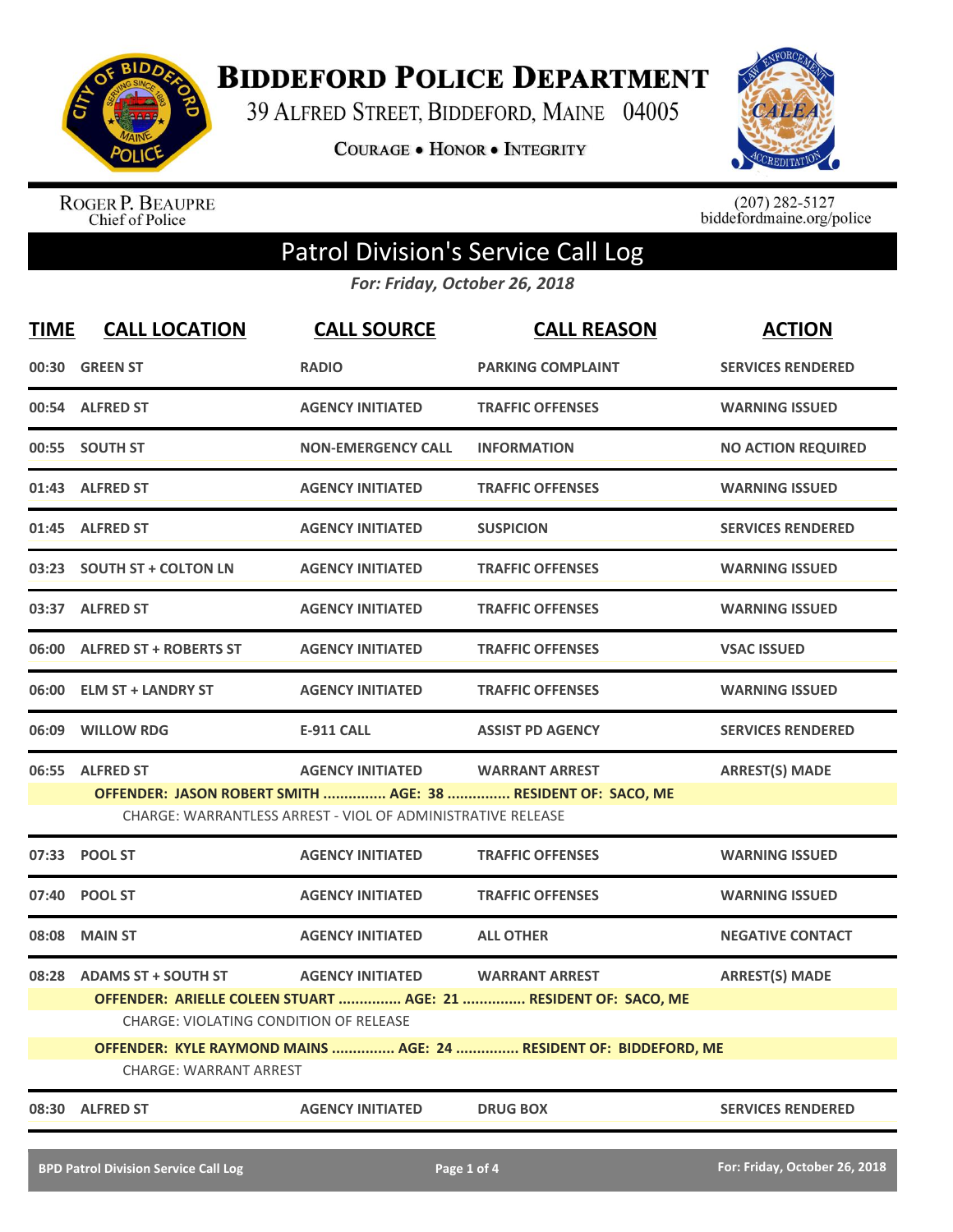| <b>TIME</b> | <b>CALL LOCATION</b>              | <b>CALL SOURCE</b>        | <b>CALL REASON</b>            | <b>ACTION</b>               |
|-------------|-----------------------------------|---------------------------|-------------------------------|-----------------------------|
|             | 08:33 CLEAVES ST                  | <b>AGENCY INITIATED</b>   | <b>ANIMAL COMPLAINT</b>       | <b>SERVICES RENDERED</b>    |
| 08:38       | <b>CLEAVES ST</b>                 | <b>AGENCY INITIATED</b>   | <b>ANIMAL COMPLAINT</b>       | <b>GONE ON ARRIVAL</b>      |
|             | 09:21 CLEAVES ST                  | <b>AGENCY INITIATED</b>   | <b>ANIMAL COMPLAINT</b>       | <b>SERVICES RENDERED</b>    |
|             | 09:59 SAND DOLLAR HAVEN           | <b>AGENCY INITIATED</b>   | <b>TRAFFIC OFFENSES</b>       | <b>WARNING ISSUED</b>       |
|             | 10:04 ALFRED ST                   | <b>NON-EMERGENCY CALL</b> | <b>COURT ORDERED CHECK IN</b> | <b>SERVICES RENDERED</b>    |
|             | 10:42 ALFRED ST                   | <b>NON-EMERGENCY CALL</b> | <b>SUSPICION</b>              | <b>SERVICES RENDERED</b>    |
|             | 11:00 POOL ST                     | <b>E-911 CALL</b>         | 911 MISUSE                    | <b>SERVICES RENDERED</b>    |
| 11:03       | <b>WASHINGTON ST + FEDERAL ST</b> | <b>AGENCY INITIATED</b>   | <b>TRAFFIC OFFENSES</b>       | <b>WARNING ISSUED</b>       |
| 11:40       | <b>ALFRED ST</b>                  | <b>WALK-IN AT STATION</b> | <b>COURT ORDERED CHECK IN</b> | <b>SERVICES RENDERED</b>    |
|             | 11:49 MAPLEWOOD AVE               | <b>AGENCY INITIATED</b>   | <b>ASSIST PD AGENCY</b>       | <b>SERVICES RENDERED</b>    |
|             | 12:08 ALFRED ST + RAY ST          | <b>AGENCY INITIATED</b>   | <b>TRAFFIC OFFENSES</b>       | <b>VSAC ISSUED</b>          |
| 12:49       | <b>WEST MYRTLE ST</b>             | <b>AGENCY INITIATED</b>   | <b>PAPERWORK</b>              | <b>PAPERWORK NOT SERVED</b> |
|             | 12:53 PROSPECT ST                 | <b>NON-EMERGENCY CALL</b> | <b>ANIMAL COMPLAINT</b>       | <b>GONE ON ARRIVAL</b>      |
| 13:00       | <b>ALFRED ST</b>                  | <b>NON-EMERGENCY CALL</b> | <b>PAPERWORK</b>              | <b>PAPERWORK NOT SERVED</b> |
|             | 13:03 STATE ST                    | <b>AGENCY INITIATED</b>   | <b>PAPERWORK</b>              | <b>NEGATIVE CONTACT</b>     |
|             | 13:05 DARTMOUTH ST                | E-911 CALL                | 911 MISUSE                    | <b>NO ACTION REQUIRED</b>   |
|             | 13:07 *** UNKNOWN***              | <b>AGENCY INITIATED</b>   | <b>PAPERWORK</b>              | <b>PAPERWORK NOT SERVED</b> |
|             | 13:13 FALL ST                     | <b>AGENCY INITIATED</b>   | <b>PAPERWORK</b>              | <b>PAPERWORK NOT SERVED</b> |
|             | 13:17 CATHEDRAL OAKS DR           | <b>NON-EMERGENCY CALL</b> | <b>SUSPICION</b>              | <b>SERVICES RENDERED</b>    |
|             | <b>13:26 MAIN ST</b>              | <b>AGENCY INITIATED</b>   | <b>PAPERWORK</b>              | <b>PAPERWORK NOT SERVED</b> |
|             | 13:31 POOL ST                     | <b>NON-EMERGENCY CALL</b> | <b>CODES ENFORCEMENT</b>      | <b>SERVICES RENDERED</b>    |
|             | 13:32 MAIN ST                     | <b>AGENCY INITIATED</b>   | <b>TRAFFIC OFFENSES</b>       | <b>VSAC ISSUED</b>          |
|             | 13:43 MAIN ST                     | <b>AGENCY INITIATED</b>   | <b>ANIMAL COMPLAINT</b>       | <b>SERVICES RENDERED</b>    |
|             | 13:50 LANDRY ST + MARCEL AVE      | <b>AGENCY INITIATED</b>   | <b>TRAFFIC OFFENSES</b>       | <b>WARNING ISSUED</b>       |
|             | 13:52 ELM ST + WEST ST            | <b>AGENCY INITIATED</b>   | <b>TRAFFIC OFFENSES</b>       | <b>WARNING ISSUED</b>       |
|             | 13:58 LANDRY ST + MARCEL AVE      | <b>AGENCY INITIATED</b>   | <b>TRAFFIC OFFENSES</b>       | <b>VSAC ISSUED</b>          |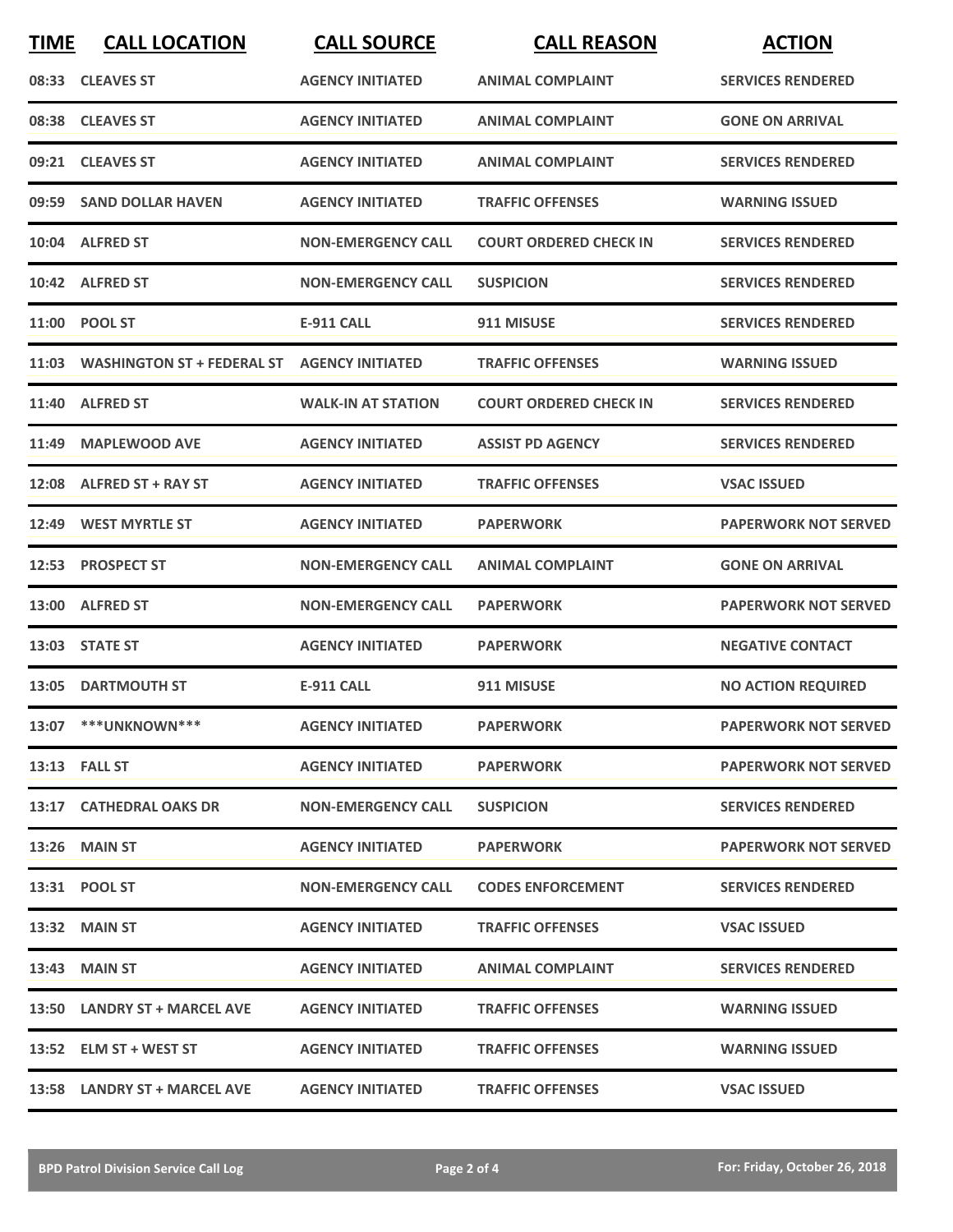| <b>TIME</b> | <b>CALL LOCATION</b>                                | <b>CALL SOURCE</b>        | <b>CALL REASON</b>            | <b>ACTION</b>                |
|-------------|-----------------------------------------------------|---------------------------|-------------------------------|------------------------------|
|             | 14:35 ALFRED ST                                     | <b>WALK-IN AT STATION</b> | <b>PAPERWORK</b>              | <b>SERVICES RENDERED</b>     |
|             | 14:40 HILL ST                                       | <b>NON-EMERGENCY CALL</b> | <b>ARTICLES LOST/FOUND</b>    | <b>REPORT TAKEN</b>          |
|             | 14:56 CATHEDRAL OAKS DR                             | <b>NON-EMERGENCY CALL</b> | <b>THEFT</b>                  | <b>REPORT TAKEN</b>          |
|             | 14:59 ALFRED ST                                     | <b>NON-EMERGENCY CALL</b> | <b>COURT ORDERED CHECK IN</b> | <b>SERVICES RENDERED</b>     |
|             | 15:23 ALFRED ST + ANDREWS RD                        | <b>AGENCY INITIATED</b>   | <b>TRAFFIC OFFENSES</b>       | <b>VSAC ISSUED</b>           |
|             | 15:27 ALFRED ST                                     | <b>NON-EMERGENCY CALL</b> | <b>TEST</b>                   | <b>NO ACTION REQUIRED</b>    |
|             | 15:34 ALFRED ST                                     | <b>NON-EMERGENCY CALL</b> | <b>HARASSMENT</b>             | <b>SERVICES RENDERED</b>     |
|             | 15:35 SOUTH ST + FOX HOLLOW DR                      | <b>AGENCY INITIATED</b>   | <b>TRAFFIC OFFENSES</b>       | <b>WARNING ISSUED</b>        |
|             | 15:50 SOUTH ST                                      | <b>AGENCY INITIATED</b>   | <b>TRAFFIC OFFENSES</b>       | <b>WARNING ISSUED</b>        |
|             | 15:57 LINDALE AVE                                   | <b>NON-EMERGENCY CALL</b> | <b>CHECK WELFARE</b>          | <b>SERVICES RENDERED</b>     |
|             | 16:06 RIVER RD                                      | <b>AGENCY INITIATED</b>   | <b>TRAFFIC OFFENSES</b>       | <b>WARNING ISSUED</b>        |
|             | 16:30 ALFRED ST                                     | <b>WALK-IN AT STATION</b> | <b>COURT ORDERED CHECK IN</b> | <b>SERVICES RENDERED</b>     |
|             | 16:30 ELM ST                                        | <b>NON-EMERGENCY CALL</b> | <b>THEFT</b>                  | <b>REPORT TAKEN</b>          |
| 16:48       | <b>FOREST ST</b>                                    | <b>AGENCY INITIATED</b>   | <b>TRAFFIC OFFENSES</b>       | <b>WARNING ISSUED</b>        |
| 17:10       | <b>GRANITE ST</b>                                   | <b>NON-EMERGENCY CALL</b> | <b>HARASSMENT</b>             | <b>REPORT TAKEN</b>          |
|             | 17:13 ELM ST                                        | <b>AGENCY INITIATED</b>   | <b>TRAFFIC OFFENSES</b>       | <b>WARNING ISSUED</b>        |
|             | 17:27 POOL ST + KYLE LN                             | <b>AGENCY INITIATED</b>   | <b>TRAFFIC OFFENSES</b>       | <b>WARNING ISSUED</b>        |
|             | 17:59 MILE STRETCH RD                               | <b>AGENCY INITIATED</b>   | <b>TRAFFIC OFFENSES</b>       | <b>VSAC ISSUED</b>           |
|             | 18:15 ALFRED ST                                     | <b>AGENCY INITIATED</b>   | <b>TRAFFIC OFFENSES</b>       | <b>WARNING ISSUED</b>        |
|             | 18:27 POOL ST + KYLE LN                             | <b>AGENCY INITIATED</b>   | <b>TRAFFIC OFFENSES</b>       | <b>WARNING ISSUED</b>        |
|             | 18:41 POOL ST                                       | <b>AGENCY INITIATED</b>   | <b>TRAFFIC OFFENSES</b>       | <b>WARNING ISSUED</b>        |
|             | 19:14 ALFRED ST                                     | <b>NON-EMERGENCY CALL</b> | <b>DRUNKENNESS</b>            | <b>UNABLE TO LOCATE</b>      |
|             | 19:15 ALFRED ST + MEDICAL CENTER D AGENCY INITIATED |                           | <b>TRAFFIC OFFENSES</b>       | <b>WARNING ISSUED</b>        |
|             | 20:08 ELM ST                                        | <b>NON-EMERGENCY CALL</b> | <b>DOMESTIC COMPLAINTS</b>    | <b>REPORT TAKEN</b>          |
|             | 20:13 MOUNTAIN RD                                   | <b>AGENCY INITIATED</b>   | <b>DPW REQUEST</b>            | <b>REFERRED OTHER AGENCY</b> |
|             | 20:31 HILL ST                                       | <b>AGENCY INITIATED</b>   | <b>SUSPICION</b>              | <b>SERVICES RENDERED</b>     |